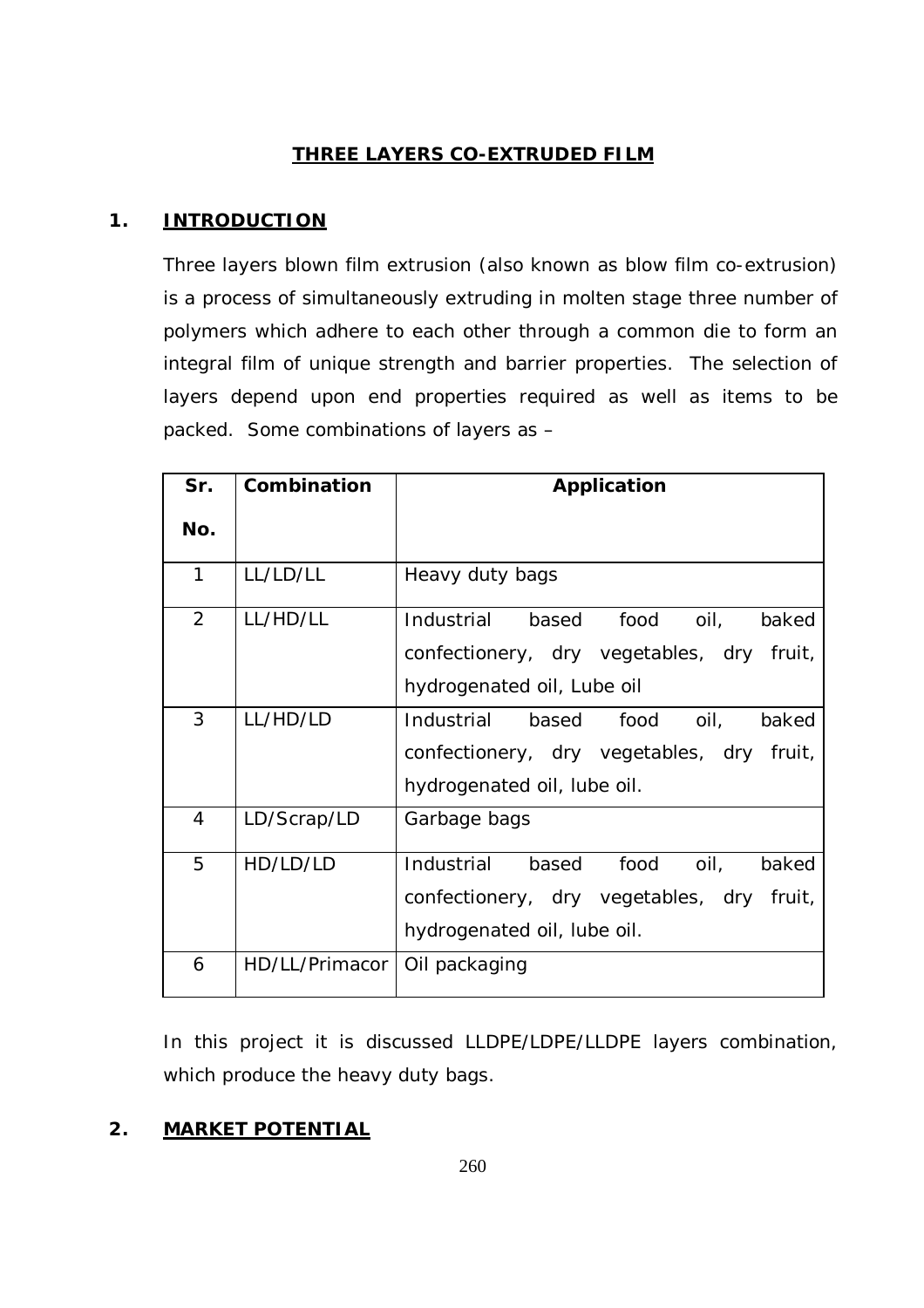Now a days the Three Layers Co extruded blown film is playing a major role in the packaging industry. It is replacing the conventional packing materials like paper, aluminium foil, tin, glass etc. These films are considered for packing purpose because of specific requirement of self life and protection to product. The other advantages are excellent resistance to puncturing, heat sealability, gas barrier, high mechanical property as well as high busting strength etc. Due to these properties these films are having very good scope for packaging.

139

#### **3. BASIS & PRESUMPTIONS**

- (i) The output capacity is taken as 185 Kgs/hr. The unit will work at 20 hrs. per day for 25 working days in a month and 300 days in a year. The output capacity may vary from machinery to machinery and the cost of machinery may also vary from supplier to supplier.
- (ii) The time period for achieving the full envisaged capacity utilisation is six months
- (iii) The labour wages are as per the prevailing rates in the market
- (iv) The rate of interest for fixed and working capital is taken as 12 per cent
- (v) The margin money requirement for this project is 30 per cent
- (vi) The pay back period of this project is 5 years
- (vii) The rate of land is taken @ Rs. 500/-per sq. mtr. and construction charges are taken @ Rs. 3500 per sq. mtr. This may also vary from place to place.
- (viii) The present profile has to be updated taking into prevailing cost of land, building, machinery etc. at the time of implementation of the project

## **4. IMPLEMENTATION SCHEDULE**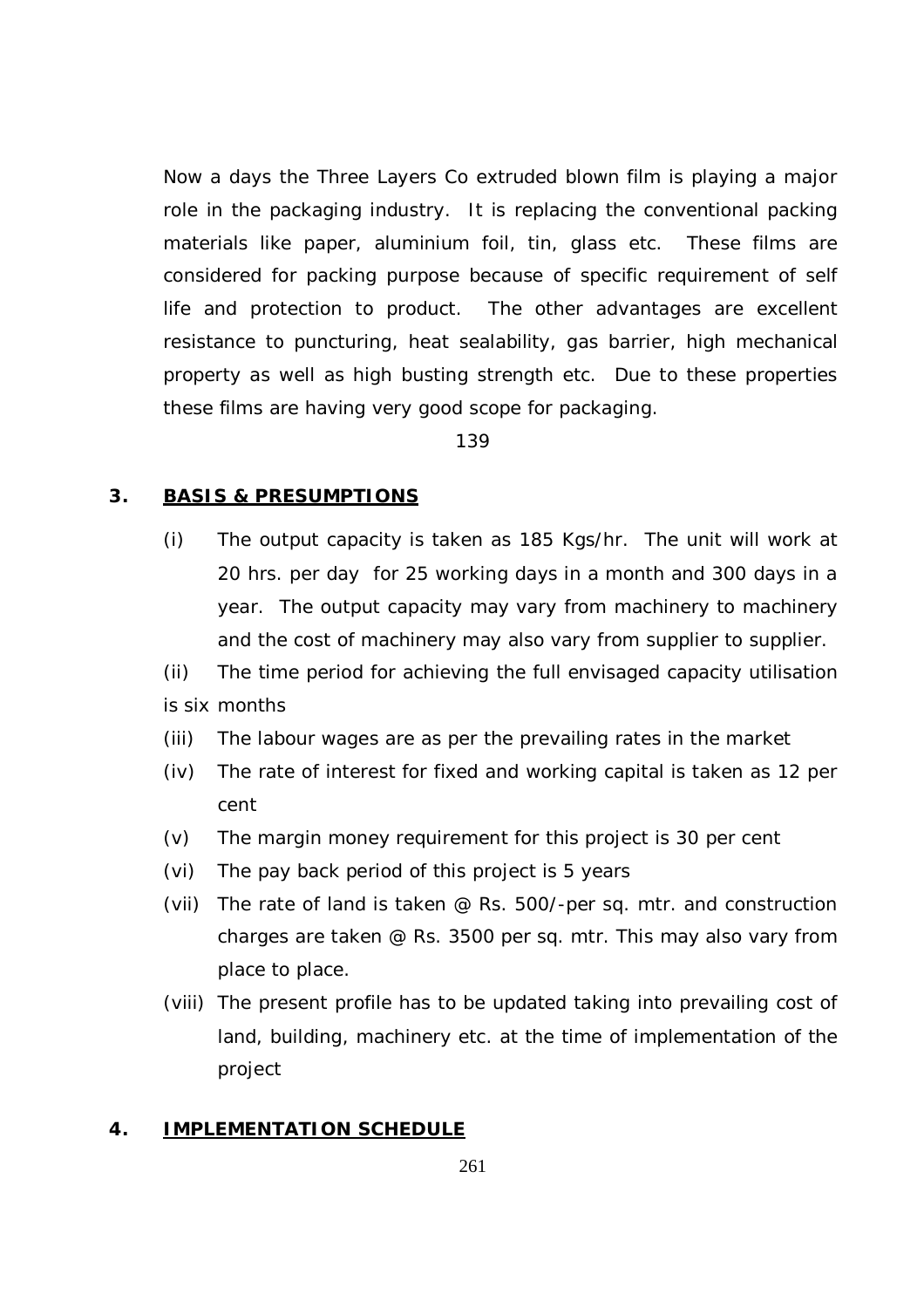| The Time requirement for preparation of Project report                                     | Two<br>$\sim$ 1. |
|--------------------------------------------------------------------------------------------|------------------|
| months                                                                                     |                  |
| Time requirement for selection of Site                                                     | One month        |
| Time required for registration as Small Scale Unit                                         | One              |
| Week                                                                                       |                  |
| Time required for acquiring the loan<br>Machinery procurement, erection and commissioning: | Three months     |
| Recruitment of labourer etc.                                                               | One month        |
| Trial runs                                                                                 | One month        |

## **5. TECHNICAL ASPECT**

#### MANUFACTURING PROCESS

Raw materials are fed into the hopper which gets heated in the barrel with the help of the heater. The melt in the extruders is conveyed forwarded by the screw rotation. The three extruders individually feed the three channels within the die. All the flow channels coverage into a single flow channel just a little distance before the material is blown out from the annual die orifice. The rotating die

140

ensures even distribution of the melt flow while coming out of the die orifice. The bubble is cooled by means of air circulation arrangements. The pre-determined size of the blown film is obtained by inserting compressed air through the die. Iris rings, flattering boards, counter rotating nip rolls draw the film upwards and flatten it into a two layer lay flat film, which is wound on the winder. The film is also treated with corona discharge equipment and then printed on flexographic or rotogravure printing machine in desired colours.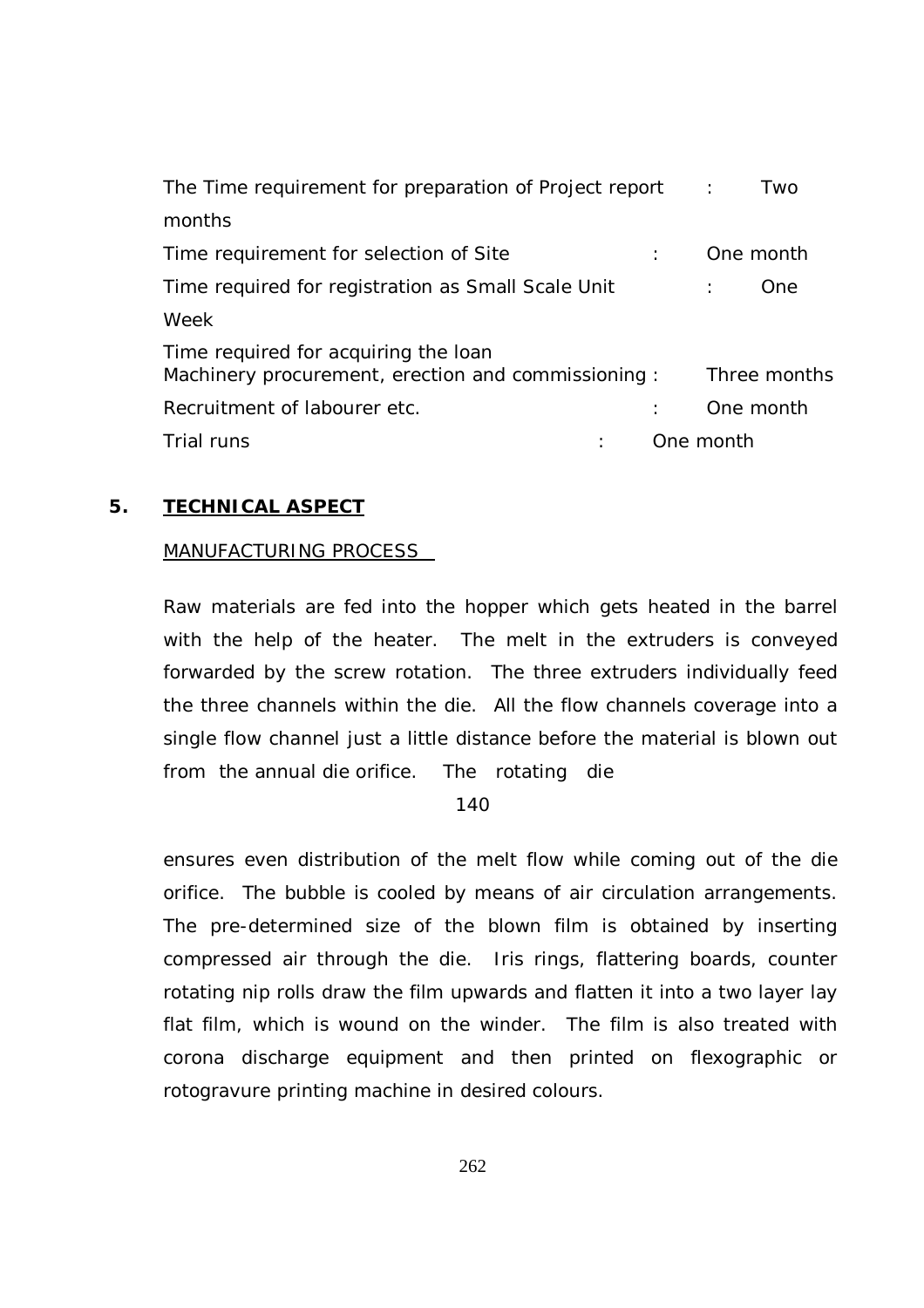## **6. QUALITY & STANDARD**

Co-extruded Films are manufactured as per IS : 10171

## **7. PRODUCTION CAPACITY** (Per Annum**)**

- (a) Quantity (M.T.) : 1110
- (b) Value (Rs.) : 10,54,50,000.00

#### **8. TOTAL POWER REQUIREMENT**

Total connected load (HP/KW)

### **9. POLLUTION CONTROL MEASURES**

The unit does not create any pollution. However, a proper ventilation should be made in the processing area for the better circulation of the fresh air.

#### **10. ENERGY CONSERVATION**

Entrepreneurs may select energy efficient machinery and proper planning has also to be made for saving energy in the unit.

## **11. FINANCIAL ASPECT**

#### A. FIXED CAPITAL

| i)<br>(Rs.) | LAND & BUILDING:                |                         |        | Area sq. mtrs. Rate Rs. per Sq. mtr. |
|-------------|---------------------------------|-------------------------|--------|--------------------------------------|
|             | Land                            | 500                     | 500    | 2,50,000.00                          |
|             | <b>Building</b><br>10,50,000.00 | 300                     | 3500   |                                      |
|             |                                 |                         | Total: | 13,00,000.00                         |
| ii)         | MACHINERY & EQUIPMENT:          |                         |        |                                      |
|             | <u>Sr. No.</u><br>(Rs.)         | Description of machines |        | <u> Qty. (Nos.)</u>                  |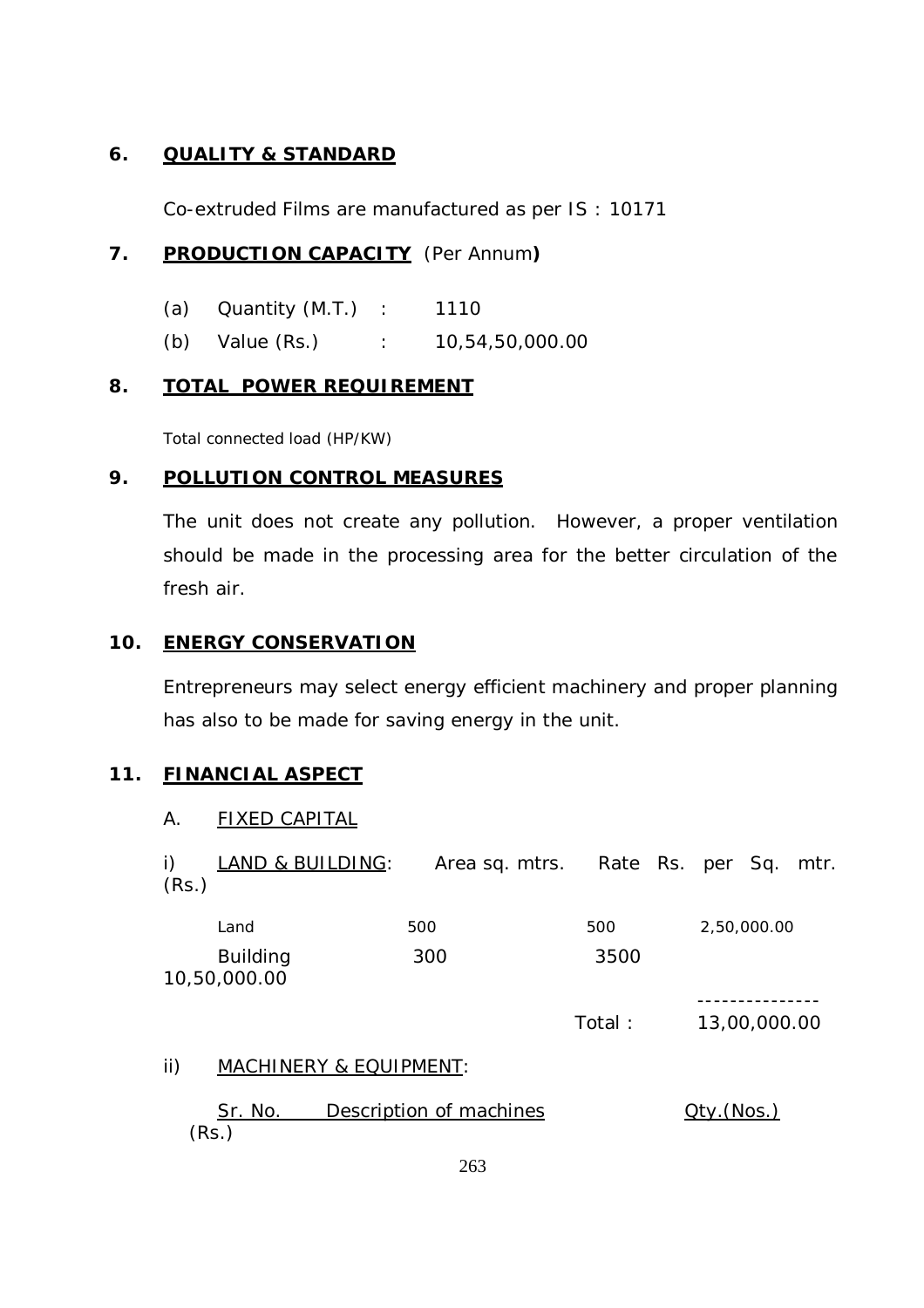| (a) | <b>Production Unit</b> |  |
|-----|------------------------|--|
|     |                        |  |

|    |     | i) Three Layer Extruded Blown Film                                                             |        | 1              |
|----|-----|------------------------------------------------------------------------------------------------|--------|----------------|
|    |     | 57,00,000.00<br>Plant Working Capacity 185 kg/ltr.                                             |        |                |
|    |     | ii) Corona Treater                                                                             | 1      | 5,00,000.00    |
|    |     | iii) Chilling plant                                                                            |        | 1              |
|    |     | 5,00,000.00                                                                                    |        |                |
|    |     | iv) Compressor                                                                                 | 1      | 1,00,000.00    |
|    |     | v) Rotogravure printing machine with<br>four colours                                           | 1      | 15,00,000.00   |
|    | (b) | <b>Testing Equipment &amp; Other Accessories</b>                                               |        |                |
|    |     | 2,00,000.00                                                                                    |        |                |
|    |     | (c) Electrification & Installation $@$ 10% of cost & machinery<br>8,50,000.00<br>$(a)$ & $(b)$ |        |                |
|    |     | (d) Pre-operative expenses<br>50,000.00                                                        |        |                |
|    |     | Total cost of machinery & equipment (a to d)<br>96,00,000.00                                   |        |                |
|    |     | (e) Cost of Moulds/Dies & other equipment                                                      |        |                |
|    |     | 2,00,000.00                                                                                    |        |                |
|    |     | (f) Cost of Office Equipment/Furniture/Computers etc.<br>3,00,000.00                           |        |                |
|    |     |                                                                                                | Total: | 1,01,00,000.00 |
|    |     | Fixed Capital (i) + (ii) = $13,00,000 + 1,01,00,000 =$<br>1,14,00,000.00                       |        |                |
| В. |     | <b>WORKING CAPITAL</b>                                                                         |        |                |
| i) |     | <b>Staff and Labour (Per Month)</b>                                                            |        |                |
|    |     |                                                                                                |        |                |

| Designation | $'Rs$ .<br>Salary<br>Nos | R<<br>. |
|-------------|--------------------------|---------|
|             |                          |         |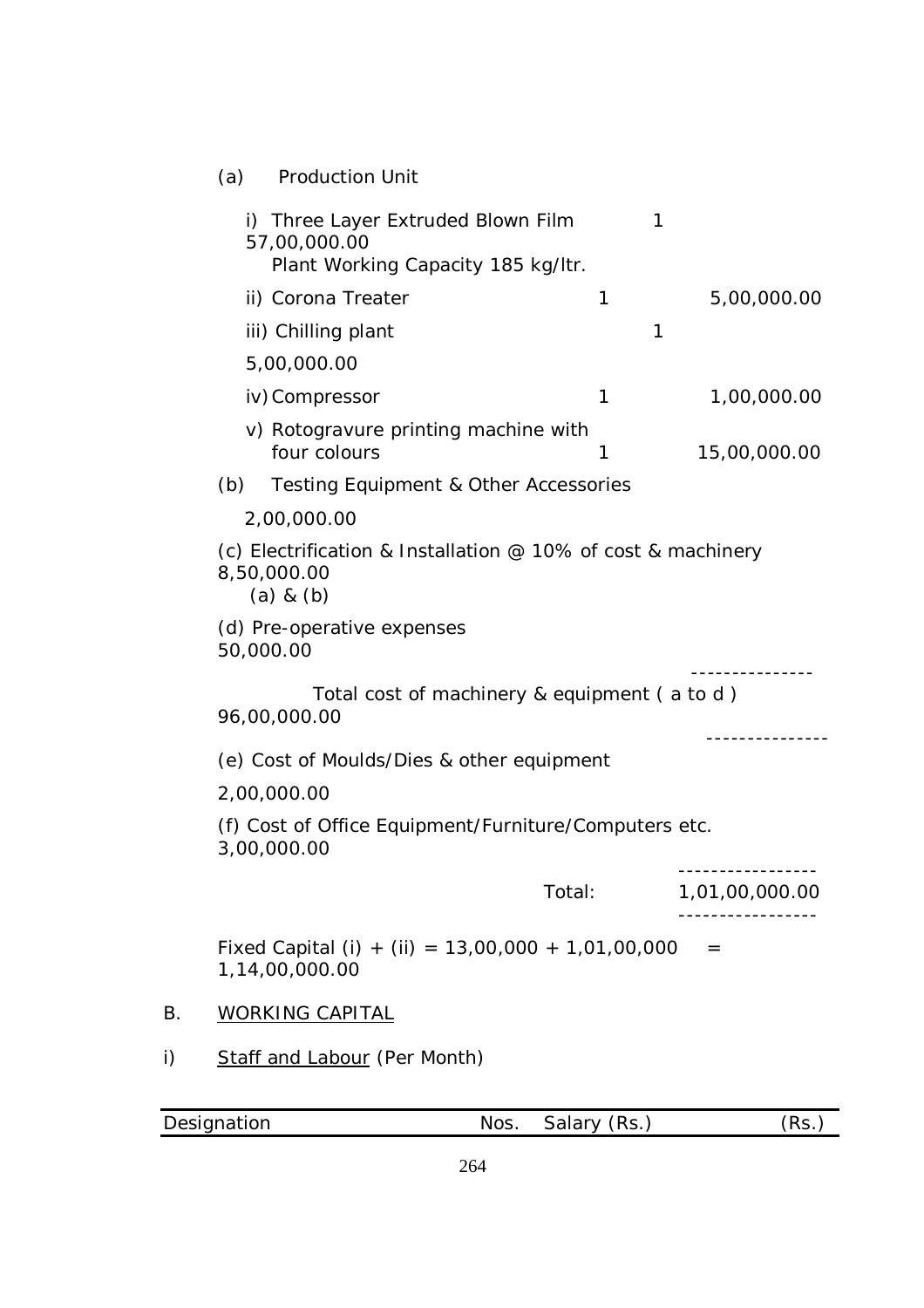|          |                        |                        | Production Engineer/Manager                                     | 1              | 10,000.00           |            | 10,000.00    |
|----------|------------------------|------------------------|-----------------------------------------------------------------|----------------|---------------------|------------|--------------|
|          |                        | <b>Sales Executive</b> |                                                                 | 1              |                     | 5,000.00   | 5,000.00     |
|          |                        |                        | Accountant-cum-Store Keeper                                     |                | 1                   | 4,000.00   |              |
| 4,000.00 |                        |                        |                                                                 |                |                     |            |              |
|          |                        | Watchman               |                                                                 | $\overline{2}$ |                     | 3,000.00   | 6,000.00     |
|          |                        | <b>Skilled Workers</b> |                                                                 | 3              |                     | 3,500.00   | 10,500.00    |
|          | <b>Helpers</b>         |                        |                                                                 | 3              |                     | 3,000.00   | 9,000.00     |
|          |                        |                        |                                                                 |                |                     | Total:     | 44,500.00    |
|          |                        |                        |                                                                 | 142            |                     |            |              |
| 4,450.00 |                        |                        | Add perquisite @ 10% of the Salary                              |                |                     |            |              |
|          |                        |                        |                                                                 |                |                     | Total:     | 48,950.00    |
|          |                        |                        |                                                                 |                |                     | Or Say Rs. | 49,000.00    |
|          |                        |                        |                                                                 |                |                     |            |              |
|          | $\mathsf{ii}$<br>(Rs.) |                        | Raw Material (Per Month)                                        |                | <u> Oty. (M.T.)</u> |            | Rate Rs./MT  |
|          |                        |                        | <b>LLDPE Granules</b>                                           | 62             |                     | 75,000     |              |
|          |                        |                        | 46,50,000.00                                                    |                |                     |            |              |
|          |                        |                        | <b>LDPE Granules</b><br>27,45,000.00                            | 30.5           |                     | 90,000     |              |
|          |                        |                        |                                                                 |                |                     | Total:     | 73,95,000.00 |
|          | iii)                   |                        | Utilities (per month):                                          |                |                     |            | (Rs.)        |
|          |                        | a)                     | Power<br>(60% utilisation x 200 KW x 500 hrs. x Rs. 5 per unit) |                |                     |            | 3,00,000.00  |
| 2,000.00 |                        | b)                     | Water                                                           |                |                     |            |              |
|          |                        |                        |                                                                 |                |                     | Total:     | 3,02,000.00  |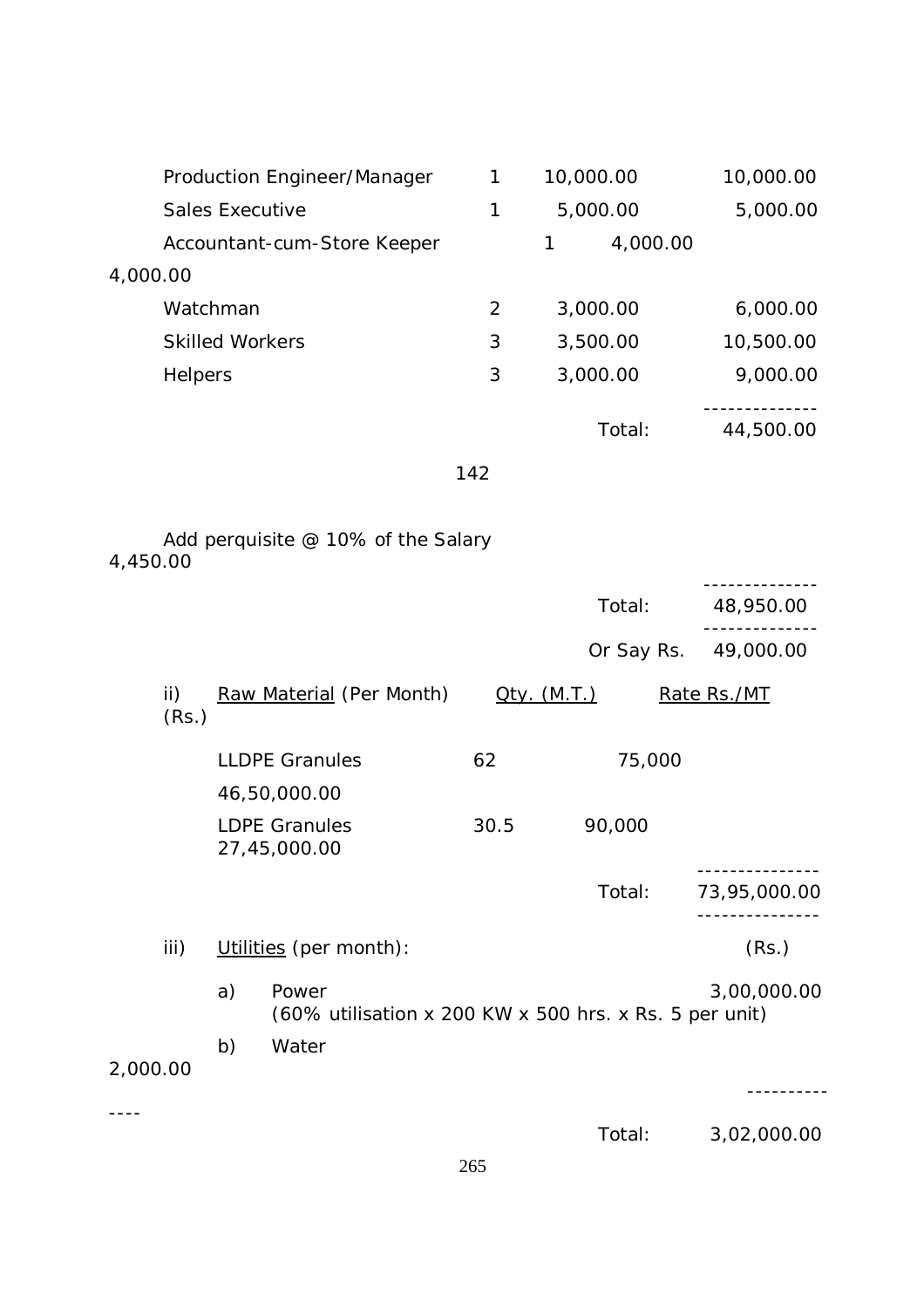| (Rs.)        | iv) |                | Other Contingent Expenses (Per month)    |        |           |
|--------------|-----|----------------|------------------------------------------|--------|-----------|
|              |     | a)             | Repairs and Maintenance                  |        |           |
|              |     | 2,000.00       |                                          |        |           |
|              |     | b)             | <b>Transportation Charges</b>            |        | 10,000.00 |
|              |     | $\mathsf{C}$ ) | Postage and stationery                   |        | 1,000.00  |
|              |     | d)             | Telephone/Fax/Computer                   |        |           |
|              |     | 2,000.00       |                                          |        |           |
|              |     | e)             | <b>Consumable Stores</b>                 |        |           |
|              |     | 1,000.00       |                                          |        |           |
|              |     | f)             | Advertisement & Publicity                |        |           |
|              |     | 2,000.00       |                                          |        |           |
|              |     | g)             | Insurance                                |        | 5,000.00  |
|              |     | 2,000.00       | h) Miscellaneous Expenses                |        |           |
|              |     |                |                                          | Total: | 25,000.00 |
| 12.<br>(Rs.) |     |                | <b>TOTAL WORKING CAPITAL (Per Month)</b> |        |           |
|              | i)  |                | Staff and Labour                         |        | 49,000.00 |
|              | ii) |                | Raw Material                             |        |           |
|              |     | 73,95,000.00   |                                          |        |           |
|              |     |                | 143                                      |        |           |

--------------

|      | iv) Other Contingent Exp. | 25,000.00   |  |  |  |
|------|---------------------------|-------------|--|--|--|
| iii) | Utilities                 | 3,02,000.00 |  |  |  |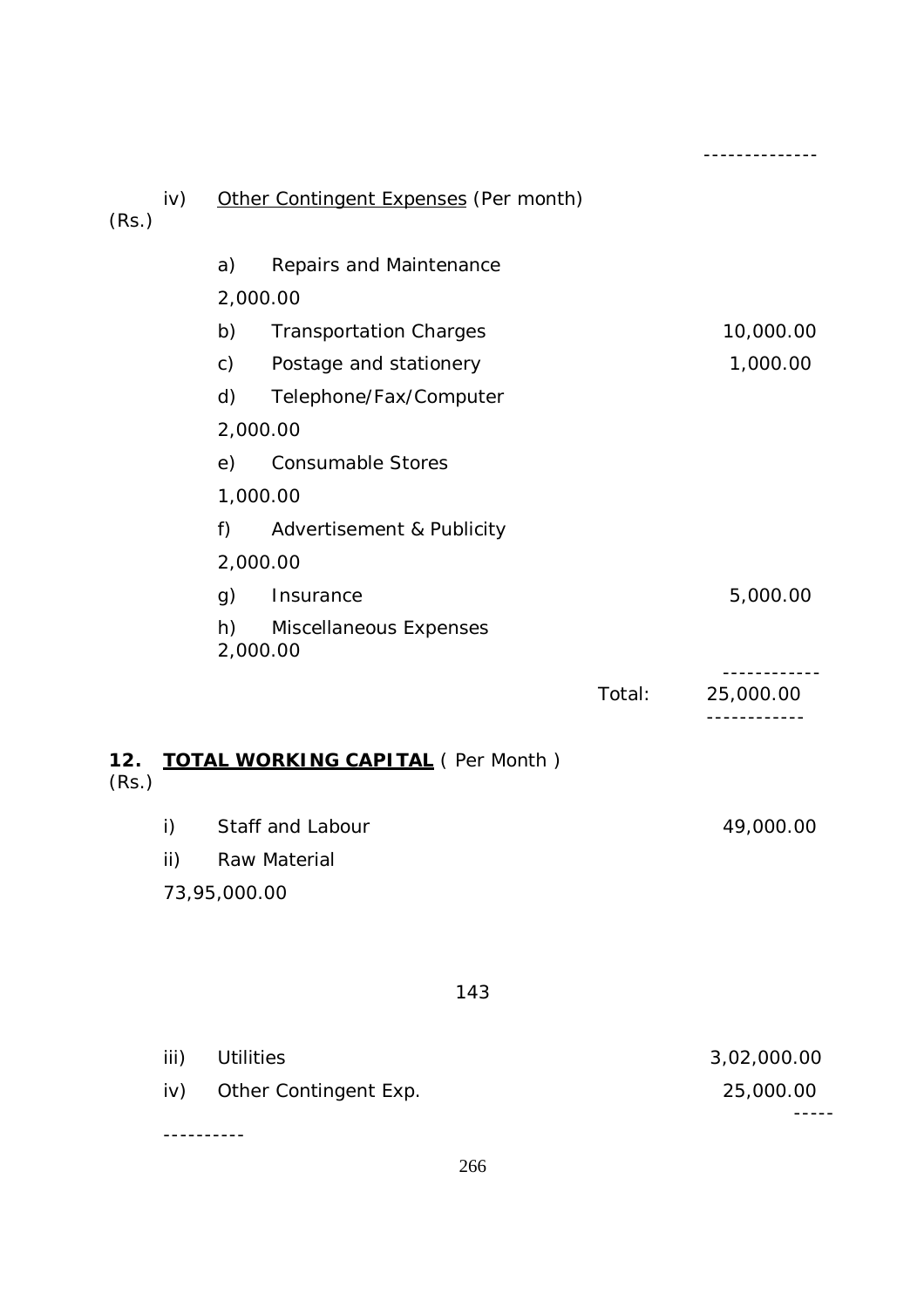|       | 77,71,000.00         |                |                                                                                                     |                    |            | Total:             |
|-------|----------------------|----------------|-----------------------------------------------------------------------------------------------------|--------------------|------------|--------------------|
|       |                      |                | Working Capital for 3 months                                                                        |                    |            | Rs. 2,33,13,000.00 |
| 13.   |                      |                | <b>TOTAL CAPITAL INVESTMENT</b>                                                                     |                    |            |                    |
| (Rs.) | А.                   |                | <b>Fixed Capital</b>                                                                                |                    |            |                    |
|       |                      |                | 1,14,00,000.00 B. Working Capital for 3 months                                                      |                    |            |                    |
|       | 2,33,13,000.00       |                |                                                                                                     |                    |            |                    |
|       |                      |                |                                                                                                     | Total:             |            | 3,47,13,000.00     |
| 14.   |                      |                | <b>FIANCIAL ANALYSIS</b>                                                                            |                    |            | (Rs.)              |
|       | Α.                   |                | Cost of Production (per year) (300 days)                                                            |                    |            |                    |
|       |                      | (a)            | <b>Total Recurring Cost</b>                                                                         |                    |            |                    |
|       |                      | 9,32,52,000.00 |                                                                                                     |                    |            |                    |
|       |                      | (b)            | Depreciation on building @ 5%                                                                       |                    |            |                    |
|       | 52,500.00            |                |                                                                                                     |                    |            |                    |
|       |                      | (c)<br>(d)     | Depreciation on machinery& equipment @ 10%<br>9,60,000.00<br>Depreciation on office equipment @ 20% |                    |            |                    |
|       |                      | 60,000.00      |                                                                                                     |                    |            |                    |
|       |                      |                | (e) Interest on total Capital Investment @ 12%<br>41,65,560.00                                      |                    |            |                    |
|       |                      |                |                                                                                                     |                    | Total:     | 9,84,90,060.00     |
|       | 9,84,90,000.00<br>В. |                | Sales/Turn over (per year)                                                                          |                    | Or Say Rs. |                    |
|       |                      |                |                                                                                                     |                    |            |                    |
|       | (Rs.)                | Item           |                                                                                                     | Qty.(MT) Rate (MT) |            | Value              |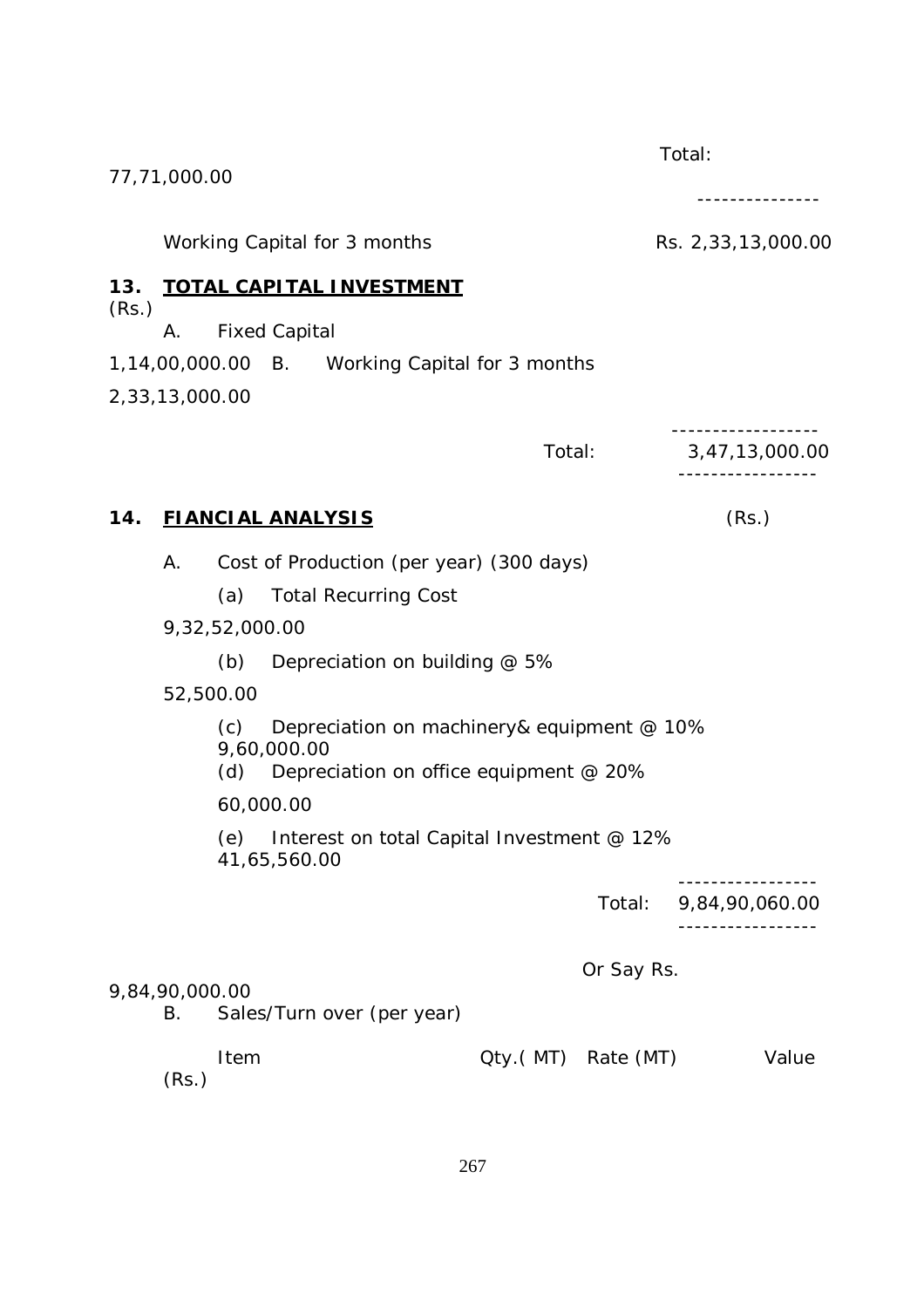|              | Three Layer Co-Extruded Film<br>10,54,50,000.00 |             | 1110 | 95,000 |     |        |
|--------------|-------------------------------------------------|-------------|------|--------|-----|--------|
| C.           | Net Profit (Per year)                           |             |      |        |     |        |
|              | $Sales(Rs)$ – Cost of Production (Rs.)          |             |      |        | $=$ | Profit |
|              | (Rs.)                                           |             |      |        |     |        |
| 69,60,000.00 | $10,54,50,000$ -                                | 9,84,90,000 |      |        |     |        |

# 144

| D.          |    | Net Profit Ratio      | $=$ | Net Profit x 100<br><b>Sales</b>                           |         |       |           |
|-------------|----|-----------------------|-----|------------------------------------------------------------|---------|-------|-----------|
|             |    |                       | $=$ | <u>69.60.000 x 100</u><br>10,54,50.000                     | $=$ $-$ | 6.60% |           |
| Ε.          |    | Rate of Return        |     | Net Profit x 100<br>$=$<br><b>Total Capital Investment</b> |         |       |           |
|             |    |                       | $=$ | 69,60,000 x 100<br>3,47,13,000                             |         | $=$   | 20.00%    |
| $F_{\perp}$ |    | Break-even Point      |     |                                                            |         |       |           |
|             |    | Fixed Cost (Per Year) |     |                                                            |         |       | Rs.       |
|             | a) |                       |     | Depreciation on Building @ 5%                              |         |       |           |
|             |    | 52,500.00             |     |                                                            |         |       |           |
|             | b) |                       |     | Depreciation on Machinery & Equipment @ 10%                |         |       |           |
|             |    | 9,60,000.00           |     |                                                            |         |       |           |
|             | c) | 1,00,000.00<br>@ 20%  |     | Depreciation on Dies, Moulds & Office Equipment            |         |       |           |
|             | d) | Insurance             |     |                                                            |         |       | 60,000.00 |
|             | e) |                       |     | Interest on total capital investment                       |         |       |           |
|             |    | 41,65,560.00          |     |                                                            |         |       |           |